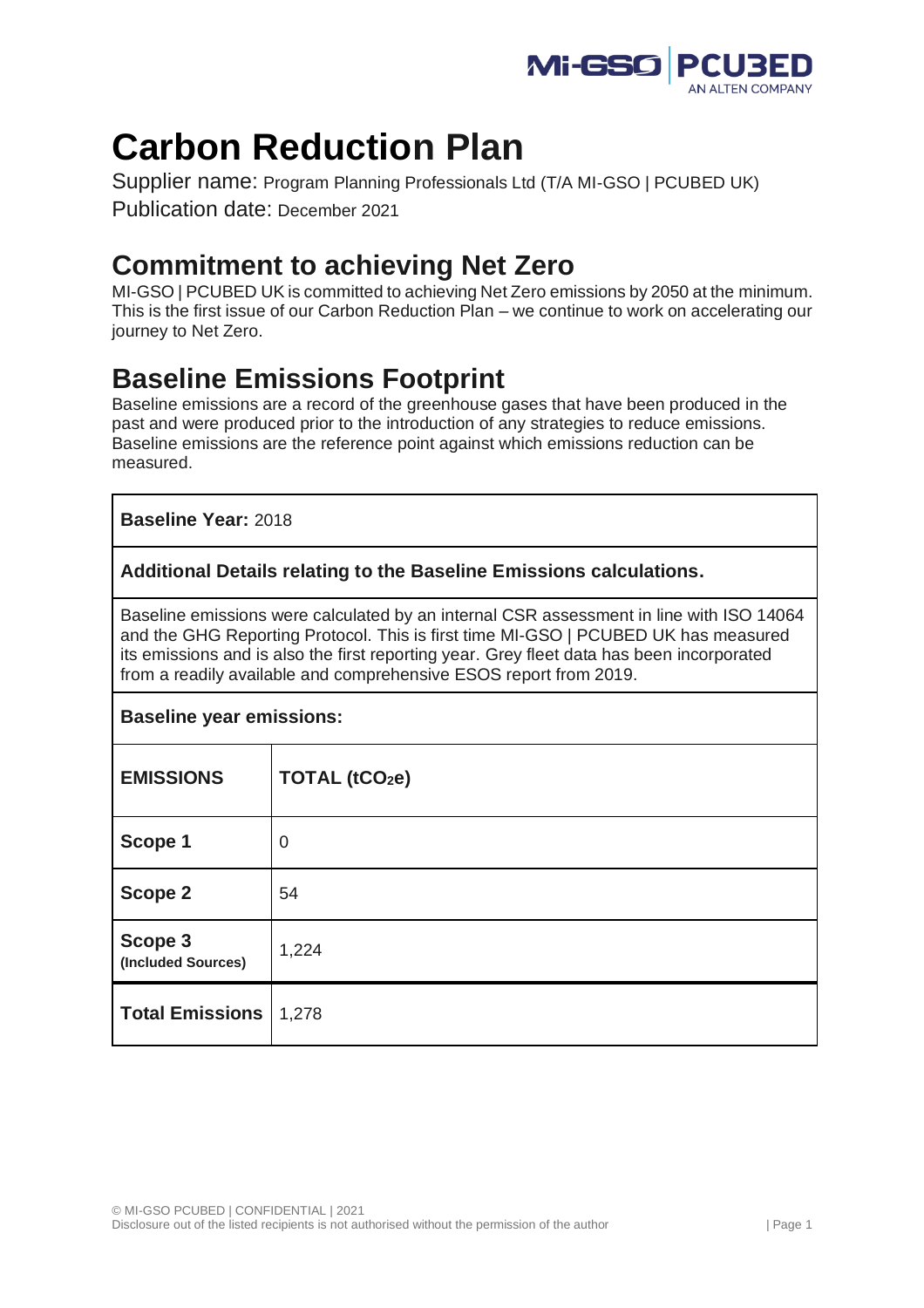

| Reporting Year: 2020 (01/01/2020 - 31/12/2020) |                            |  |
|------------------------------------------------|----------------------------|--|
| <b>EMISSIONS</b>                               | TOTAL (tCO <sub>2</sub> e) |  |
| Scope 1                                        | $\mathbf 0$                |  |
| Scope 2                                        | 26                         |  |
| Scope 3<br>(Included Sources)                  | 1,224                      |  |
| <b>Total</b><br><b>Emissions</b>               | 1,251                      |  |

# **Current Emissions Reporting**

# **Emissions reduction targets**

It should be noted that during the current reporting year MI-GSO | PCUBED UK was operating mostly as a remote organisation due to the COVID-19 pandemic. We have put in place measures to mitigate a rebound in emissions and to maintain a reduced footprint when normal business activity resumes. Our first targets are to aspire to less than pre-pandemic levels despite business growth.

To continue our progress to achieving Net Zero, we have adopted the following carbon reduction targets:

- We are currently including our net zero strategy within our ISO14001 Environmental Management System. We will continue to maintain this certification, and our environmental management system, to ensure successful completion of mitigating actions to ensure a climate positive business.
- We continue to seek opportunities to influence staff, suppliers, customers and communities through training and education to adopt climate positive ways of working.
- We are refurbishing our London HQ office and predict that the building will be more efficient due to the upgrading of key M&E equipment.

As this is the first year publishing a baseline report, progress will be reported on in all further iterations of our Carbon Reduction Plan. MI-GSO | PCUBED UK are investing in enterprise level monitoring and reporting for travel metrics.

# **Carbon Reduction Projects**

## **Completed Carbon Reduction Initiatives**

The following environmental management measures and projects have been completed or implemented since the 2018 baseline:

- Our 'Deliver Green Together' initiative has established the carbon baseline.
- We have launched our new Corporate Social Responsibilities (CSR) website.
- We founded a Sustainability Centre of Practice (CoP) in the UK.
- Our UK business maintained its ISO14001 accreditation and met the requirement of the Achilles' audit.